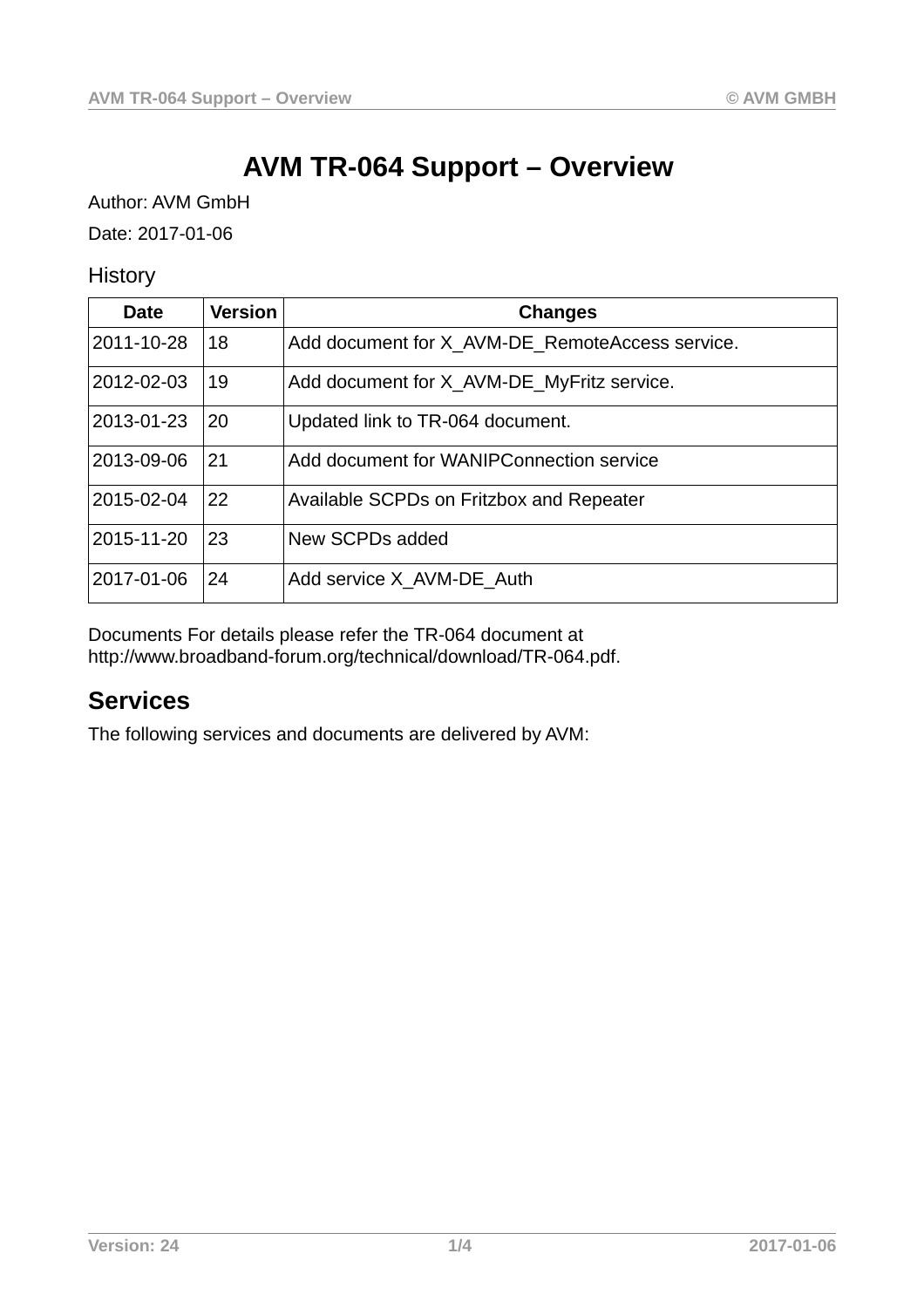|     |                              | <b>Available on</b> |                       |
|-----|------------------------------|---------------------|-----------------------|
| #   | <b>Service Identificaton</b> | <b>FRITZ!Box</b>    | <b>FRITZ!Repeater</b> |
| 1.  | deviceconfig                 | X                   | X                     |
| 2.  | deviceinfo                   | X                   | X                     |
| 3.  | hosts                        | X                   | X                     |
| 4.1 | lanconfigsecurity            | X                   |                       |
| 5.1 | lanhostconfigmgm             | X                   |                       |
| 6.  | lanifconfig                  | X                   |                       |
| 7.1 | layer3forwarding             | X                   |                       |
| 8.  | mgmsrv                       | X                   |                       |
| 9.1 | time                         | X                   |                       |
|     | $10.$ userif                 | X                   | X                     |
| 11. | wancommonifconfig            | X                   |                       |
| 12. | wandslifconfig               | X                   |                       |
|     | 13. wandsllinkconfig         | X                   |                       |
|     | 14. wanethlinkconfig         | X                   |                       |
| 15. | wanipconn                    | X                   |                       |
| 16. | wanpppconn                   | X                   |                       |
| 17. | wlanconfig                   | X                   | X                     |
|     | 18. X_AVM-DE_AppSetup        | X                   |                       |
|     | 19. X_AVM-DE_Auth            | X                   |                       |
|     | 20. X AVM-DE OnTel           | X                   |                       |
|     | 21. $X$ AVM-DE Dect          | X                   |                       |
|     | 22. X_AVM-DE_Filelinks       | X                   |                       |
|     | 23. X_AVM-DE_Homeauto        | X                   |                       |
|     | 24. X_AVM-DE_Homeplug        | X                   |                       |
|     | 25. X_AVM-DE_MyFritz         | X                   |                       |
|     | 26. X_AVM-DE_Remote          | X                   |                       |
|     | 27. X_AVM-DE_Speedtest       | X                   |                       |
|     | 28. X_AVM-DE_Storage         | X                   |                       |
|     | 29. X_AVM-DE_TAM             | X                   |                       |
|     | 30. X_AVM-DE_UPnP            | X                   |                       |
|     | $31.$ X VoIP                 | X                   |                       |
|     | 32. X_AVM-DE_WebDAV          | X                   |                       |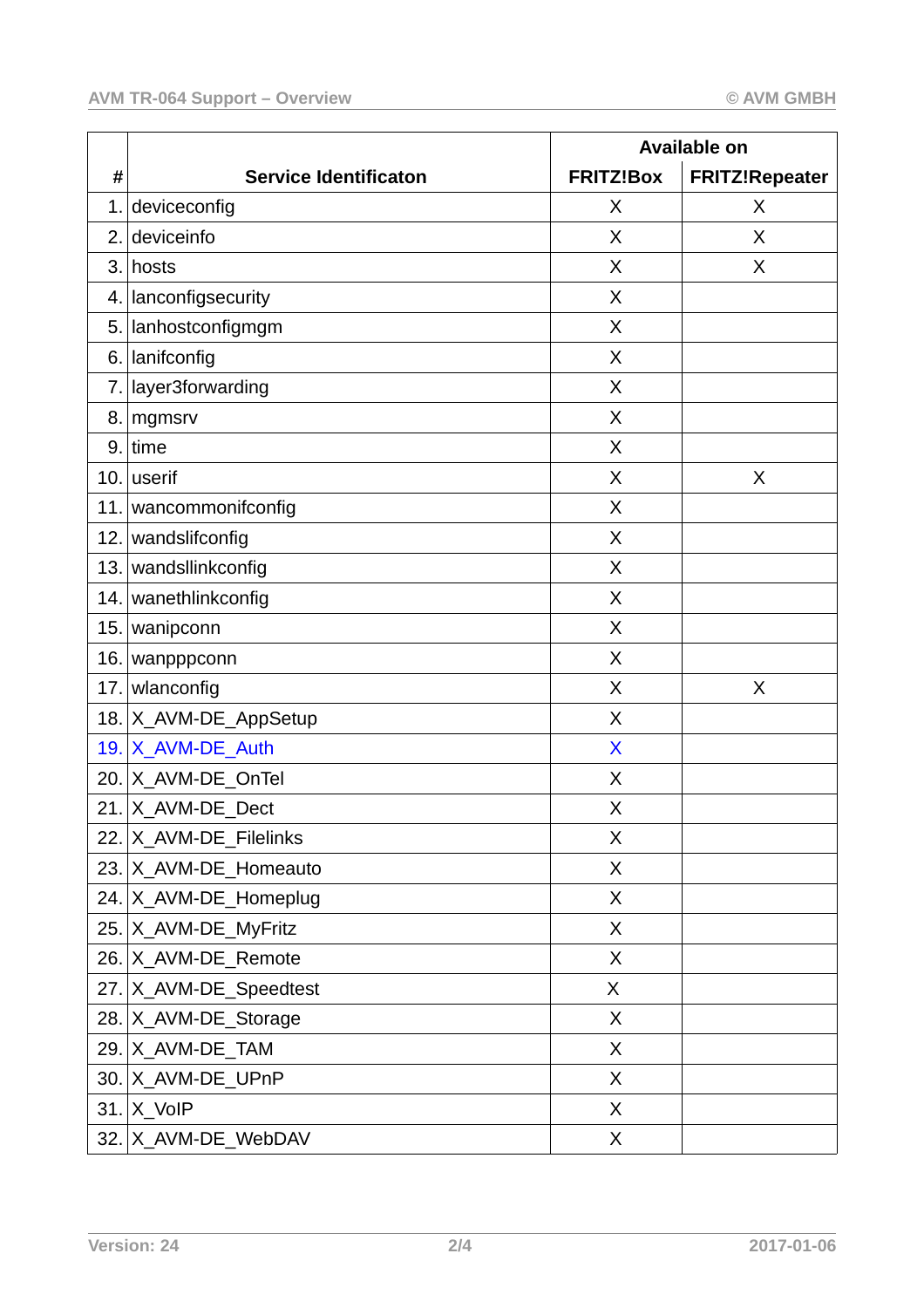### *Table 1: list of services*